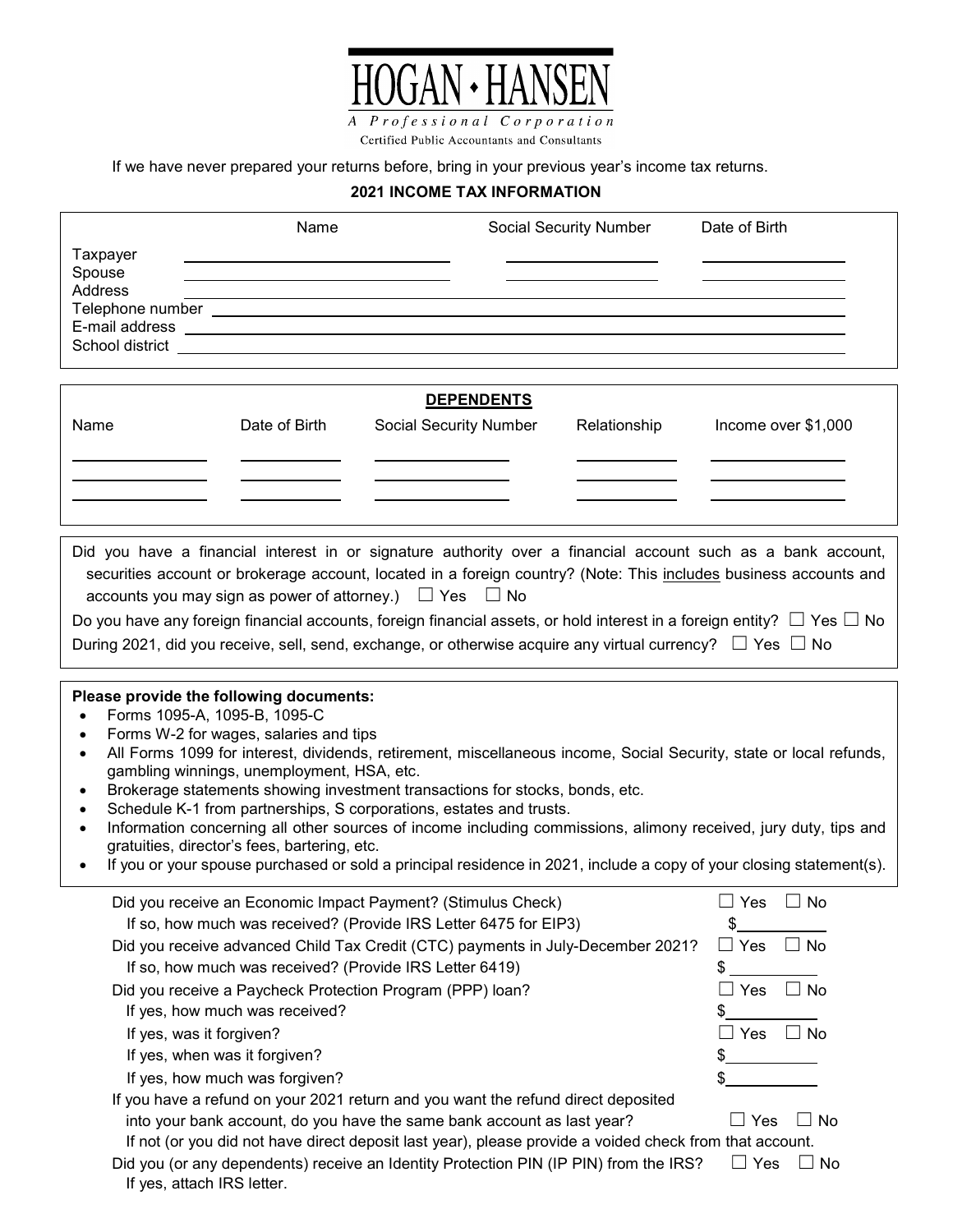#### **INTEREST INCOME**

| <b>TSJ</b> | Name of Payer                                                                                                                                                                                                                       | Ordinary                                        | U.S. Bonds<br>and Obligations | <b>Tax Exempt</b>         |
|------------|-------------------------------------------------------------------------------------------------------------------------------------------------------------------------------------------------------------------------------------|-------------------------------------------------|-------------------------------|---------------------------|
|            |                                                                                                                                                                                                                                     | <b>DIVIDEND INCOME</b><br>Total                 | Qualified                     | <b>Total Capital</b>      |
| <b>TSJ</b> | Name of Payer                                                                                                                                                                                                                       | <b>Ordinary Dividend</b>                        | Dividend                      | <b>Gain Distribution</b>  |
| <b>TSJ</b> | Description                                                                                                                                                                                                                         | <b>CAPITAL GAINS OR LOSSES</b><br>Date Acquired | Date Sold                     | Sales Price Cost or Basis |
|            |                                                                                                                                                                                                                                     |                                                 |                               |                           |
|            | Property 1                                                                                                                                                                                                                          | <b>RENTAL INCOME</b><br>Property 2              | Property 3                    |                           |
|            |                                                                                                                                                                                                                                     |                                                 |                               |                           |
|            |                                                                                                                                                                                                                                     |                                                 |                               |                           |
|            |                                                                                                                                                                                                                                     |                                                 |                               |                           |
|            |                                                                                                                                                                                                                                     |                                                 |                               |                           |
|            | Insurance <u>experience</u> and the second second second second second second second second second second second second second second second second second second second second second second second second second second second se |                                                 |                               |                           |
|            |                                                                                                                                                                                                                                     |                                                 |                               |                           |
|            | Maintenance Learner and the contract of the contract of the contract of the contract of the contract of the contract of the contract of the contract of the contract of the contract of the contract of the contract of the co      |                                                 |                               |                           |
|            | Repairs <b>Exercise 2018 Repairs</b>                                                                                                                                                                                                |                                                 |                               |                           |
|            | Please provide a copy of the closing statement for rental property purchased or sold in 2021.<br>Attach a schedule showing any new furnishings or improvements.                                                                     | INCOME TAY PAYMENTS AND REFIINDS                |                               |                           |

#### **INCOME TAX PAYMENTS AND REFUNDS**

| Were tax refunds received and/or payments made as shown on your 2020 income tax returns? |                           |        |      |       |        |
|------------------------------------------------------------------------------------------|---------------------------|--------|------|-------|--------|
|                                                                                          |                           |        |      | Yes   | No.    |
| Please include any IRS or state tax notices received during the year.                    |                           |        |      |       |        |
| Were any refunds received or payments made for tax years prior to 2020?                  |                           |        |      | Yes   | No.    |
|                                                                                          | <b>Estimated Payments</b> |        |      |       |        |
|                                                                                          | Federal                   |        |      | State |        |
|                                                                                          | Date                      | Amount | Date |       | Amount |
| 1st quarter (due April, 2021 (Federal);<br>April 30 or June 1, 2021 (lowa))              |                           |        |      |       |        |
| 2nd quarter (due June, 2021 (Federal);<br>June, 2021 (lowa))                             |                           |        |      |       |        |
| 3rd quarter (due September, 2021)                                                        |                           |        |      |       |        |
| 4th quarter (due December, 2021 /<br>January, 2022)                                      |                           |        |      |       |        |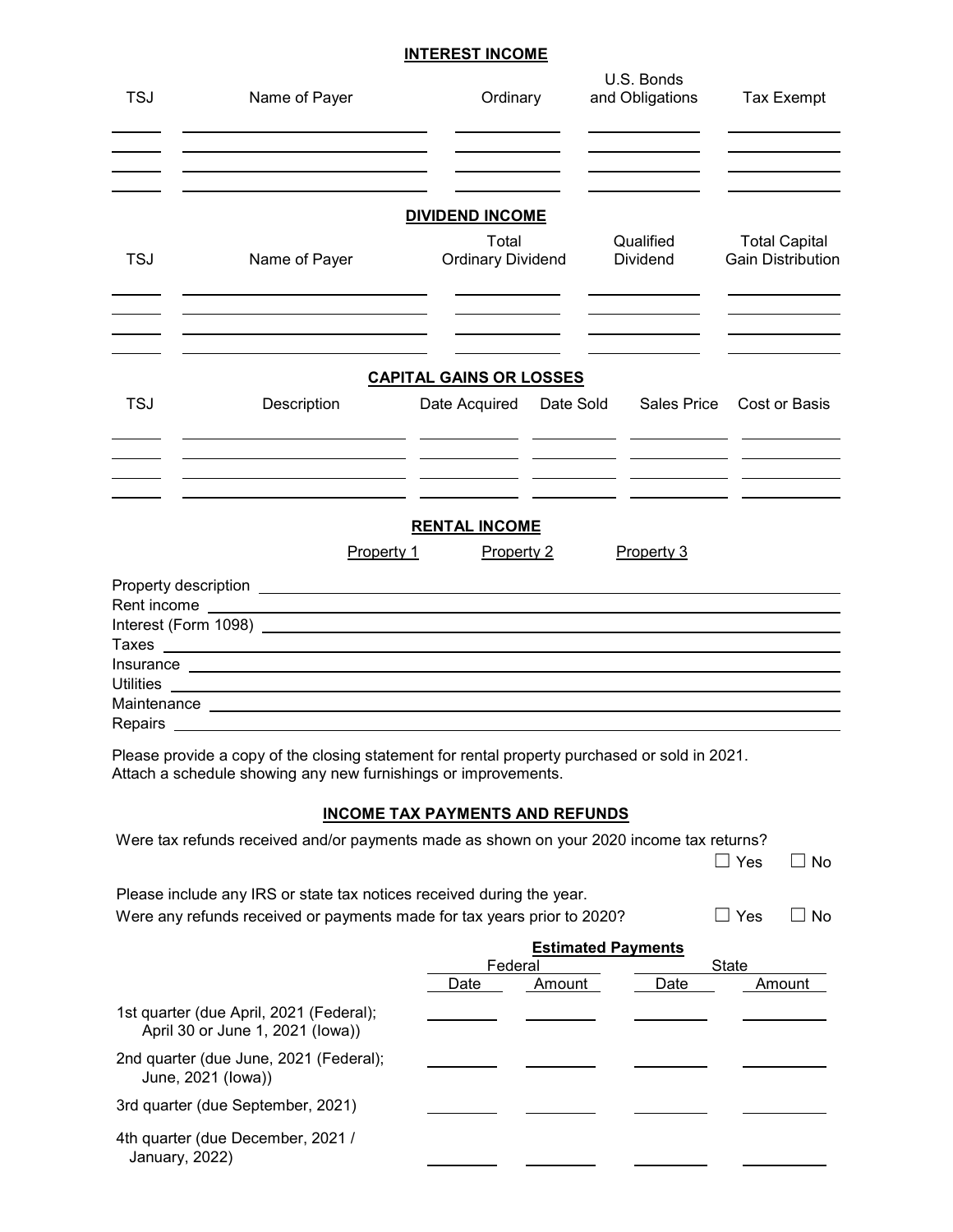## **ITEMIZED DEDUCTIONS, CREDITS AND ADJUSTMENTS**

| <b>Medical Expenses</b>                                                                                                                                                                                                                                                                                                     |                                                                                                                                                                                                                                                           |  |  |
|-----------------------------------------------------------------------------------------------------------------------------------------------------------------------------------------------------------------------------------------------------------------------------------------------------------------------------|-----------------------------------------------------------------------------------------------------------------------------------------------------------------------------------------------------------------------------------------------------------|--|--|
| Health insurance premiums<br>paid with after-tax dollars<br>Long-term care premiums<br>Prescription drug premiums<br>Doctors, hospitals, etc.<br>Lodging - number of nights                                                                                                                                                 | Dental<br>Glasses and contacts<br>Hearing aids<br>Prescription drugs and insulin<br>Medical mileage - number of miles<br>Insurance reimbursement                                                                                                          |  |  |
| <b>Contributions</b>                                                                                                                                                                                                                                                                                                        |                                                                                                                                                                                                                                                           |  |  |
| Cash contributions supported by<br>cancelled check or receipt                                                                                                                                                                                                                                                               | Other than cash (if over \$500, need to show when and<br>how acquired, cost and how valued):                                                                                                                                                              |  |  |
| Written substantiation from the charitable organization is required for contributions over \$250.<br>contributions for 2021 (you must still have proper documentation).                                                                                                                                                     | Charitable miles driven<br>Note: Even if you take the standard deduction, you can deduct up to \$300 (\$600 Married Joint) of charitable                                                                                                                  |  |  |
| <b>Interest</b>                                                                                                                                                                                                                                                                                                             |                                                                                                                                                                                                                                                           |  |  |
| Home interest (Form 1098)<br>Home interest paid to individual:<br>Social Security Number _____________________<br>Mortgage insurance premium<br>Points on mortgage<br>Investment interest                                                                                                                                   | Do you have HELOC? $\Box$ Yes $\Box$ No If so, what<br>Note: Beginning 01/01/18, HELOC interest is only<br>deductible if proceeds were used for home<br>improvements.                                                                                     |  |  |
| Taxes<br>Property taxes<br>Car license - Amount<br>Number of cars<br>Sales tax on major purchases<br>(car, boat, etc.)                                                                                                                                                                                                      | Other:                                                                                                                                                                                                                                                    |  |  |
| <b>Gambling Losses</b>                                                                                                                                                                                                                                                                                                      | (Please provide documentation)                                                                                                                                                                                                                            |  |  |
| <b>Adjustments</b>                                                                                                                                                                                                                                                                                                          |                                                                                                                                                                                                                                                           |  |  |
| Roth IRA contributions<br>Regular IRA contributions<br>Keogh or SEP contributions<br>Interest paid on student loans (include Form 1098)<br>Alimony paid - Amount (only deductible for pre-2018 divorces)<br>Recipient's name and Social Security Number<br>Moving expenses paid (military only)<br><b>Educator expenses</b> | Taxpayer ___________<br>Spouse<br><u> and</u><br><u>spouse</u><br>Taxpayer ___________<br>Spouse ________<br>Taxpayer ___________<br>Spouse ________<br>Health Savings account contribution (include Form 1099SA) Taxpayer _____________ Spouse _________ |  |  |